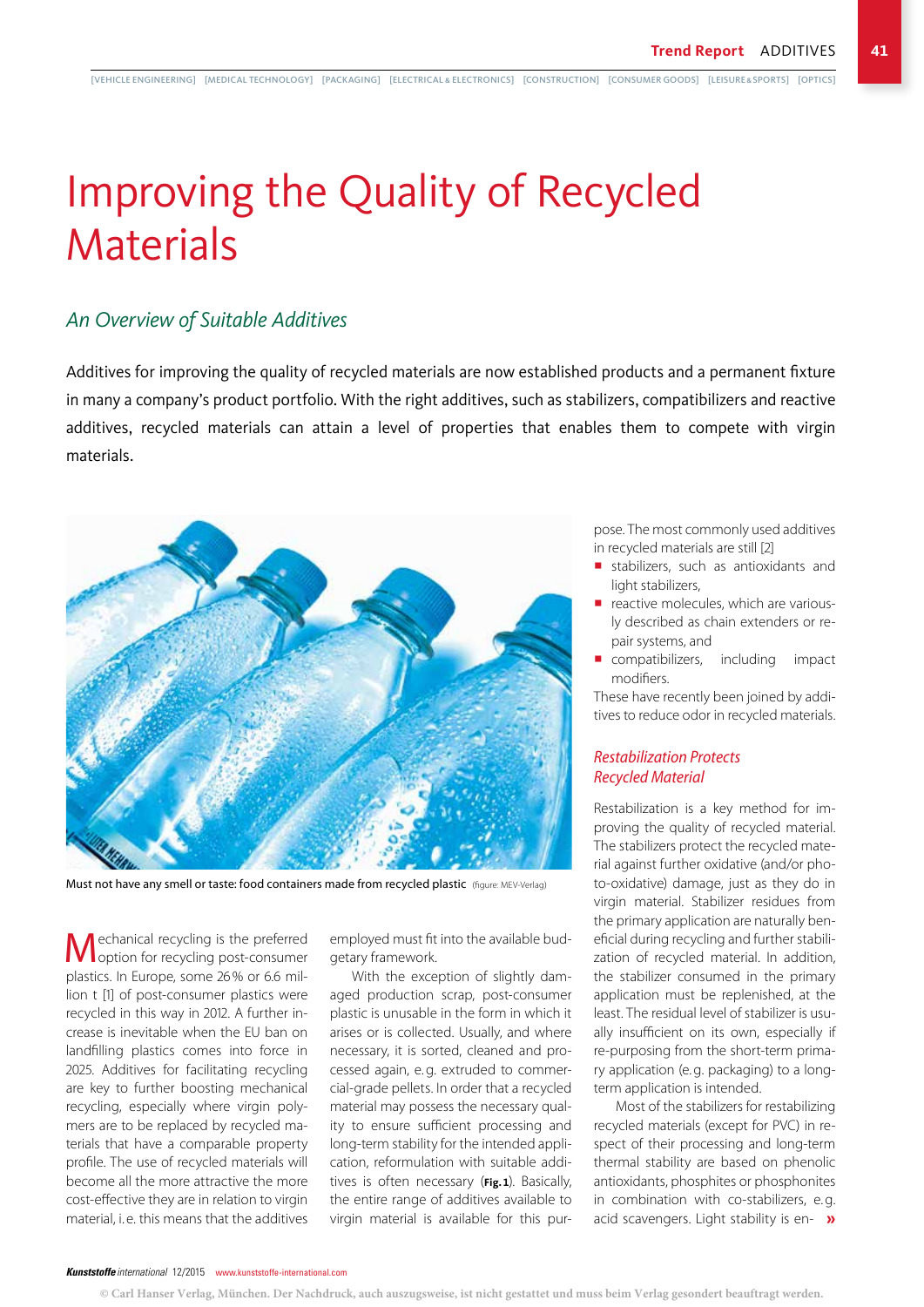

Fig. 2. Aging stability of a CaCO<sub>3</sub>-filled, recycled PP material from garden chairs at different processing temperatures (R. 451 = Recyclostab 451, R. 550 = Recyclossorb 550, R. 660 = Recycloblend 660)

hanced with hindered amines (HA(L)S), e.g. low- or high-molecular weight, sterically hindered piperidines, and/or UV absorbers, e.g. based on benzophenone or benzotriazole.

The Recyclostab and Recyclossorb series of products from PolyAd Services GmbH, Lampertheim, Germany, have a proven track record as stabilizers for recycled materials. Thus, Recyclostab 411 improves the processing stability of recycled HDPE material and polyolefin films as well as raising compounding throughput. Recyclostab 451 enhances the long-term stability of recycled battery case material, while Recyclossorb 550, which contains light stabilizers in addition to processing and long-term stabilizers, is used for PE pallets, and HDPE applications such as bottle crates and profiles. It has emerged, for example, that a combination of Recyclostab 451 and Recyclossorb 550 can increase the aging resistance of  $CaCO<sub>3</sub>$ -filled recycled PP material obtained from garden chairs to such an extent that it can be re-used in the same application (**Fig. 2**) [3]. Particularly high stability is achieved in this case if long-term stabilization with antioxidants/HALS is augmented with a repair system (Recycloblend 660, see below) to deactivate the filler.

### *Reactive Molecules and Repair Systems*

Stabilizers can generally only retain their existing properties for a certain length of time, albeit an extended one. It is therefore not possible to heal a damaged polymer that, for example, has suffered from molecular weight degradation. However, polycondensation polymers, e.g. polyesters and polyamides, contain end groups (-OH, -COOH, -NH2), which can be made to react with suitable partners, and to effect molecular-weight buildup. Since the molecular weight also defines the original properties, this affords a way of repairing damage at the same time. Such additives have come to be known as repair additives or repair systems. They are also often referred to simply as chain extenders. They are generally bifunctional reactive molecules because higher functionalities lead to branching and possibly to unwanted crosslinking reactions. The relevant compounds are based on epoxides, oxazolines, oxazolones, oxazines, isocyanates, anhydrides, acyl lactams, maleimides, phosphonites, cyanates, alcohols, carbodiimides and esters [4, 5]. Commercial products include a bisoxazoline sold as Nexamite PBO (from Nexam Chemical, Lund, Sweden), a polymeric carbodiimide sold as Stabilizer 9000 (Raschig GmbH, Ludwigshafen, Germany) and Stabaxol P (Rheinchemie Rheinau GmbH, Mannheim, Germany). Many other chain extenders are available commercially. Often, combinations with branching agents and/or catalysts/activators are offered whose purpose is to accelerate the reaction process.

One example is a polyethylene terephthalate (PET) composed of different grades (virgin material, production scrap, post-consumer waste) that was made to react with increasing concentrations of pyromellitic acid dianhydride (and small amounts of pentaerythritol as moderator and a phosphonate as catalyst) (**Fig. 3**) [6]. It transpires that the properties of virgin material can be replicated provided that the concentration of incorporated additive is carefully adjusted.

In particular, polymeric repair systems can serve not only to increase molecular weight, but also to render polyamides or polyesters compatible with polymeric contaminants. The outcome is an increase in typical molecular weight-dependent properties, such as mechanical characteristics, tensile strength and elongation, heat resistance and impact strength. Typical applications include PET bottle material and recycled polyamide (PA) carpet. Commercial products include alternating copolymers of maleic anhydride-ethylene (ZeMac from Vertellus Specialties, Indianapolis, Indiana, USA; sales: C.H. Erbslöh GmbH & Co. KG, Krefeld,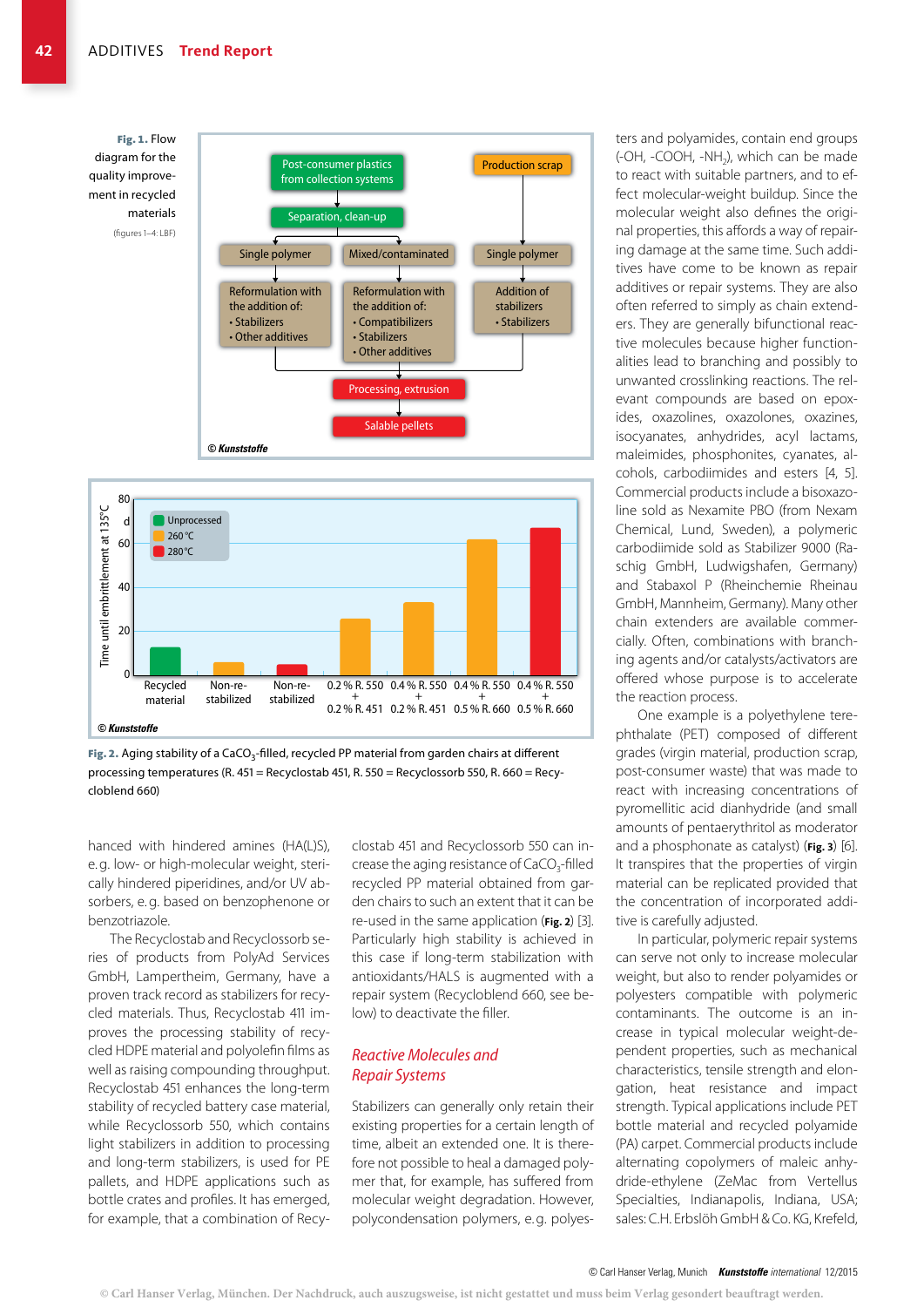Germany), Joncryl (polystyrene polyacrylate polyglycidyl copolymers from BTC Europe GmbH, Monheim, Germany), styrene-maleic anhydride copolymers (e.g. SMA 9000P from Total Cray Valley, Paris, France) as well as products from PolyAd Services, such as PolyAd PET stabilizer technology and PolyAd solution.

Products also recommended for enhancing polyamides contaminated with polyolefins are Fusabond P353 and Fusabond P613 (maleic anhydride-grafted polypropylene (PP) with varying degrees of grafting from DuPont Packaging & Industrial Polymers, Geneva, Switzerland) while polyesters can be enhanced with Elvaloy PTW (polyethylene-butyl acrylate-glycidyl methacrylate copolymer) or Elvaloy AC (polyethylene-butyl acrylate copolymer from DuPont Packaging & Industrial Polymers).

Whereas efforts to improve the properties of polycondensation polymers, such as polyamides and polyesters, usually take the form of molecular weight building, the corresponding emphasis in the case of polypropylene or PP/HDPE recycled materials is on controlled molecular weight decrease/increased flow. Molecular-weight-reducing products based on free-radical generators are sold under the trade names Irgatec CR 76 (BASF SE, Ludwigshafen, Germany) and Struktol RP 11 (Struktol Company of America, Stow, Ohio, USA).

### *Compatibilizers Enhance Properties*

Polymers that differ in structure are immiscible with one another for thermodynamic reasons and so do not form homogeneous blends. The polymer which is present in the higher concentration will generally form the continuous phase, and the polymer present in lower concentration will be dispersed in it. As there is relatively little adhesion between the continuous and the dispersed phase, these



Fig. 3. Molecular weight buildup of PET through addition of dianhydride

blends possess poor mechanical properties. Compatibilizers are therefore frequently added to boost the mechanical properties of polymer blends and recycled materials obtained from polymer mixtures. By lowering the interfacial tension between the polymers, stabilizing the dispersed phase against agglomeration, increasing adhesion between the interfaces and reducing phase separation, they help to prevent delamination in the solid. From a structural point of view, compatibilizers are often related to impact modifiers.

The choice of compatibilizers depends on the molecular structures of the polymers to be blended and they will generally contain structural elements contained by those components. As a result, a universal compatibilizer for all conceivable polymer blends is scarcely feasible. Accordingly, suitable compatibilizers in adjusted compositions and amounts are described for specific mixtures of recycled materials. In order to produce a significant effect, the concentrations of compatibilizers usually need to be above 5%.

Compatibilizers offered for recycled materials are chiefly aimed at the following areas of application: polyolefin blends of PE and PP, polyolefins contaminated with low levels of polar polymers such as

| <b>Addition of SEBS-g-MA</b><br>[%] | <b>Elongation at break</b><br>[%] | Impact strength<br>[J/m] | <b>Mean diameter of</b><br>PET particles [µm] |
|-------------------------------------|-----------------------------------|--------------------------|-----------------------------------------------|
| $\Omega$                            | 5                                 | 27                       | 7.5                                           |
| 2.5                                 | 140                               | 54                       | 4.5                                           |
| 5.0                                 | 250                               | 88                       | 3.2                                           |
| 7.5                                 | 285                               | 108                      | 2.9                                           |
| 10.0                                | 320                               | 123                      | 2.7                                           |

Table 1. Effect of compatibilizers as illustrated by a PP/PET blend

PA and EVOH (e.g. from plastic films) and polyamides and/or polyesters contaminated with (low amounts of) polyolefins.

A number of different products are available as compatibilizers for polyolefin blends. Specifically for this purpose, polymer manufacturers offer polyolefin copolymers and elastomers, e.g. Engage 8100 (ethylene-octene copolymer, Dow Europe, Horgen, Switzerland), Infuse 9500 (polyolefin block copolymer, Dow Europe) and Entira EP (DuPont Packaging & Industrial Polymers). Further suitable alternatives are the Kraton grades (Kraton Performance Polymers, Amsterdam, Netherlands), Recycloblend 720 (PolyAd Services) and, for mixtures from bottle caps (1:1 PP/PE), PolyAd Bottlecap Stabilizer (PolyAd Services) along with Ken-React KPR Rezyk-1240 (from Kenrich Petrochemicals Inc, St. Bayonne, New Jersey, USA; sales: Farrl GmbH, Neu-Isenburg, Germany). For example, the addition of copolymers such as Entira EP1754 can significantly boost the notched-impact strength of polyolefin blends (**Fig. 4**).

A very wide range exists for the compatibilization of polar polymers in polyolefins. The method of choice utilizes polymers with reactive groups (see also repair additives above). The most commonly employed here are maleic anhydride-grafted polyolefins. Relevant providers are DuPont Packaging & Industrial Polymers with Fusabond E 226 (polyethylene), P 353 (polypropylene), and M603 (Random PP/PE copolymer), Dow Europe with Amplify GR 205 (HDPE base) and GR 216 (polyolefin elastomer), ExxonMobil Chemical Central Europe GmbH, Cologne, Germany, with Exxelor PO 1020 (PP homopolymer) and Exxelor VA 1803 (amorphous polyethylene copoly-  $\mathbf{v}$